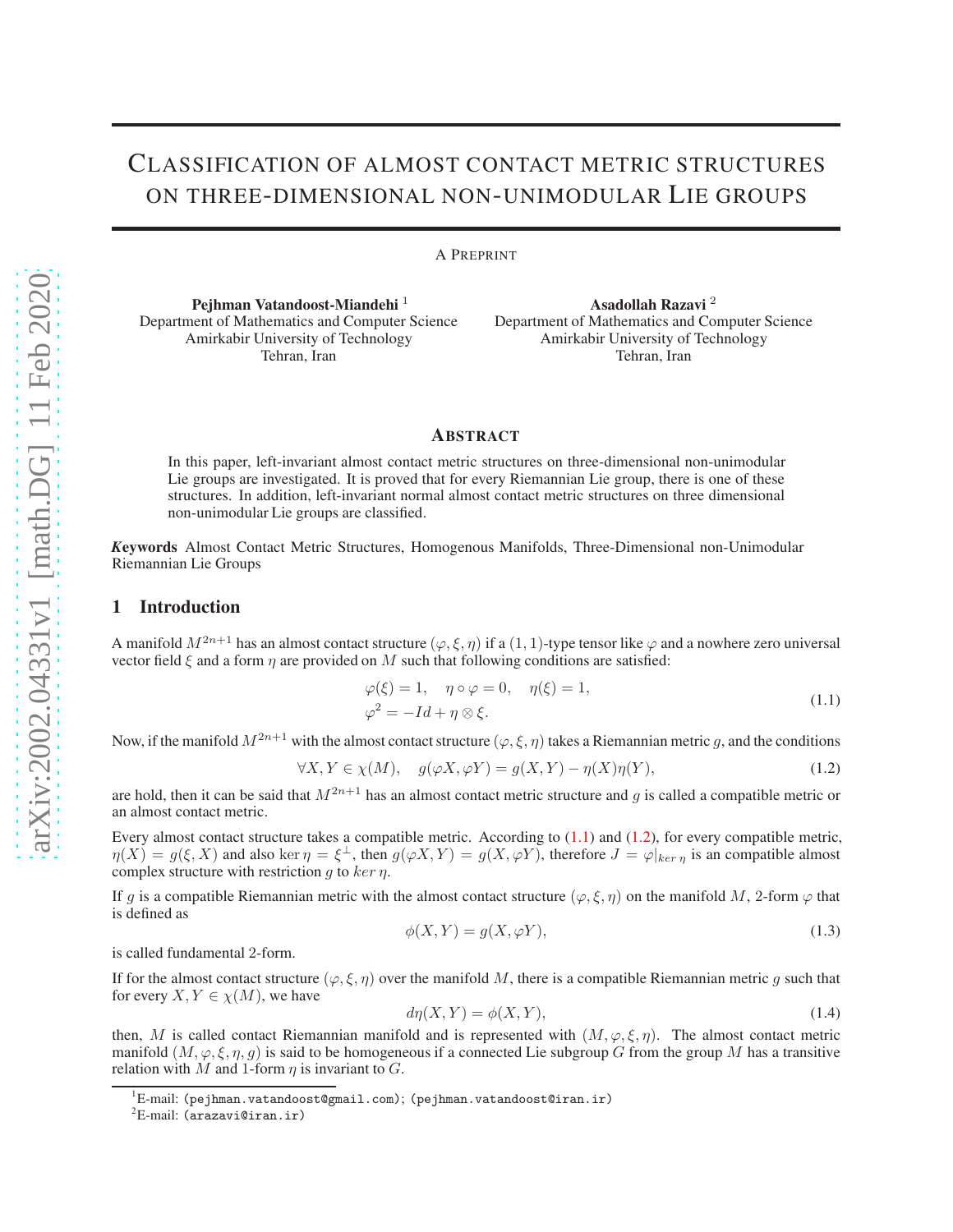As stated in [\[1\]](#page-5-0), to classify almost contact homogeneous 3D metric manifolds, it is sufficient to examine the leftinvariant almost contact metric structures on 3D groups.

Suppose g is the next arbitrary  $(2n+1)$  Lie algebra. An almost contact metric structure on g is a quaternion  $(\varphi, \xi, \eta, q)$ in which  $\eta$  is a 1-form,  $\varphi \in \mathring{End}(\mathfrak{g})$ , and g is a finite positive interior on g such that

<span id="page-1-2"></span>
$$
\eta(\xi) = 1, \quad \varphi^2 = -Id + \eta \otimes \xi,
$$
  

$$
\forall X, Y \in \mathfrak{g}, \quad g(\varphi X, \varphi Y) = g(X, Y) - \eta(X)\eta(Y).
$$
 (1.5)

The two almost contact Lie algebras ( $\mathfrak{g}_1, \varphi_1, \xi_1, \eta_1, g_1$ ) and ( $\mathfrak{g}_2, \varphi_2, \xi_2, \eta_2, g_2$ ) are isomorph if there is a linear mapping  $f : \mathfrak{g}_1 \to \mathfrak{g}_2$  called (contact) isomorphism, such that

$$
f: (\mathfrak{g}_1, g_1) \to (\mathfrak{g}_2, g_2),
$$

$$
f(\xi_1) = \xi_2,
$$

$$
f \circ \varphi_1 = \varphi_2 \circ f,
$$

$$
\eta_1 = \eta_2 \circ f,
$$

Reference [\[2\]](#page-5-1) is suitable for the study of contact metric geometry. The contact geometry has been studied by many people. The references [\[3,](#page-5-2) [4,](#page-5-3) [5,](#page-5-4) [6,](#page-5-5) [7,](#page-5-6) [8\]](#page-5-7) contain many examples of important results about contact geometry. In reference [\[9\]](#page-5-8), Riemannian geometries on Lie groups equipped with left-invariant metrics are investigated.

In this paper, we will investigate the almost contact metric structures ( $\varphi, \xi, \eta$ ) over non-unimodular Lie groups that satisfy the condition  $\xi \in \text{ker } d\eta$ .

#### 2 Almost contact metric structures on three dimensional non-unimodular Lie groups

**Lemma 2.1.** *For every almost contact structure*  $(\varphi, \xi, \eta)$ *, we have* 

$$
\xi \in \ker d\eta \Leftrightarrow \mathcal{L}_{\xi}\eta = 0,
$$

*where* L *is a Lie derivative.*

*Proof.* According to  $(1.1)$  we have

Also for every vector field

$$
d\eta(\xi, X) = \xi(\eta(X)) - \eta([\xi, X]) = (\mathcal{L}_{\xi}\eta)(X).
$$

 $\eta(\xi) = 1.$ 

**Proposition 2.2.** *Geodesic*  $\Gamma(t)$  *of the manifold*  $M = K/H$  *with the condition*  $\Gamma(0) = 0$  *and* 

$$
\Gamma'(0) = X_{\mathfrak{m}} \in \mathfrak{m}, \quad (\mathfrak{m} = T_0\left(\frac{K}{H}\right)),
$$

*is homogeneous if and only if an*  $X_n \in \eta$  *exists so that*  $X = X_m + X_n \in l$  *in*  $g([X, Y]_m, X_m) = 0$  *is hold for all*  $Y \in m$ .

The vector  $X \in \mathcal{U}$  that is satisfied above condition is called geodesic vector.

<span id="page-1-0"></span>**Proposition 2.3.** *Suppose*  $(M = K/H, \varphi, \xi, \eta, q)$  *is a homogeneous almost contact metric manifold, then*  $\xi \in \text{ker } d\eta$ *if and only if* ξ *is a geodesic vector.*

<span id="page-1-1"></span>**Lemma 2.4.** *Suppose* ( $\varphi, \xi, \eta, q$ ) *is an almost contact metric structure with condition of*  $\xi \in \text{ker } d\eta$ , *then for every*  $X \in \ker \eta$  *we have* 

$$
[\xi, X] \in \ker \eta.
$$

*Proof.* It is obvious.

The three-dimensional Riemannian Lie groups are classified in [\[9\]](#page-5-8). Suppose  $G$  is a Lie group equipped with a left-invariant Riemannian metric g, as stated in [\[9\]](#page-5-8), G is unimodular if and only if the linear mapping

$$
L(x \times y) = [x, y], \quad x, y \in \mathfrak{g},
$$

 $\Box$ 

 $\Box$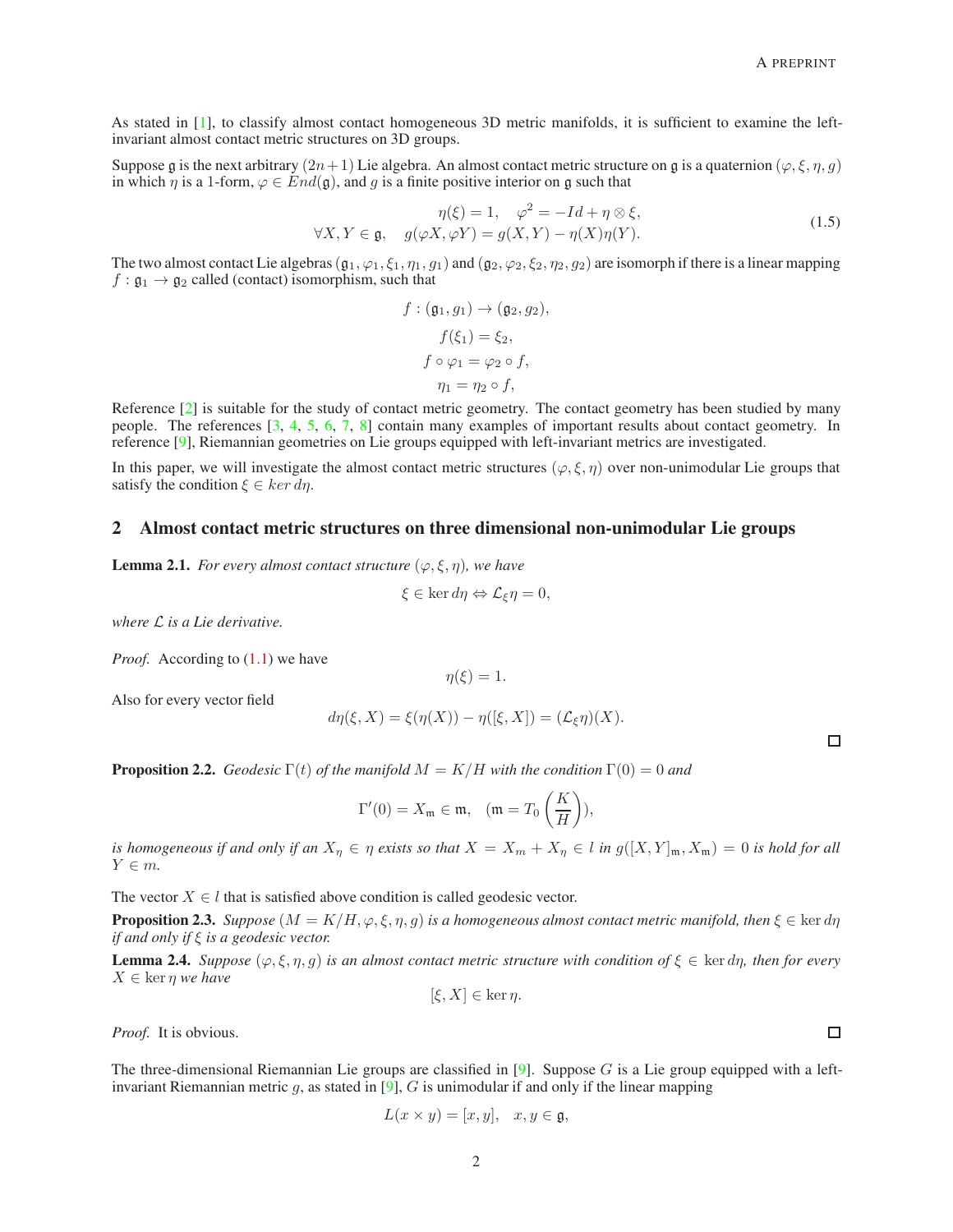is self-adjoint. So if  $(G, q)$  is a three-dimensional unimodular Riemannian Lie group, then its Lie algebra q takes a basis  $\{e_1, e_2, e_3\}$  such that

$$
[e_1, e_2] = \lambda_3 e_3,
$$
  
\n
$$
[e_2, e_3] = \lambda_1 e_1,
$$
  
\n
$$
[e_3, e_1] = \lambda_2 e_2.
$$

Suppose G is a non-unimodular three-dimensional connected Lie group. Then its Lie algebra has a basis  $\{e_1, e_2, e_3\}$ such that

<span id="page-2-1"></span>
$$
[e_1, e_2] = \alpha e_2 + \beta e_3, \quad [e_1, e_3] = \gamma e_2 + \delta e_3, \quad [e_2, e_3] = 0.
$$
 (2.1)

Also matrix

$$
A = \begin{pmatrix} \alpha & \beta \\ \gamma & \delta \end{pmatrix},
$$

satisfies conditions  $\alpha \gamma + \beta \delta = 0$  and  $\alpha + \delta = 0$ .

If g is a non-unimodular three-dimensional Lie algebra, its unimodular kernel i.e.,

$$
\mathfrak{u} = \{x \in \mathfrak{g} | \operatorname{trace} \operatorname{ad}(x) = 0\},\
$$

is 2-dimensional and unimodular and commutative. Consider

$$
e_1 \in \mathfrak{g}, \quad \text{trace}\,\text{ad}(e_1) = 2,
$$

since u is commutative, a linear transformation

$$
L(\mathfrak{u})=[e_1,\mathfrak{u}],
$$

from u to itself with trace = 2 is independent of  $e_1$  choice. Determinant  $D = \frac{4(\alpha \delta - \beta \gamma)}{(\alpha + \beta)^2}$  $\frac{(\alpha \sigma)^{2}}{(\alpha + \delta)^{2}}$  of L is a complete invariant isomorphism for this Lie algebra. By choosing  $e_2$ , the vectors of  $L(e_2) = e_3, e_2$  are linearly independent and the conditions of trace( $L$ ) = 2 and  $del(L) = D$  are satisfied by

$$
L(e_2) = e_3, \quad L(e_3) = -De_2 + 2e_3.
$$

Therefore, the bracket product operator is uniquely defined.

**Proposition 2.5** (Special case). Suppose g is a Lie algebra with the property that the bracket product  $[x, y]$  for every  $[x, y] \in \mathfrak{g}$  *is always equal to the linear combination of* x *and* y. Suppose dim  $g \geq 2$ , *then* 

<span id="page-2-0"></span>
$$
[x, y] = l(x)y - l(y)x,
$$
\n(2.2)

*where* l *is a well-defined linear mapping from* g *to* R*.*

By choosing a definite positive metric, the shear curvatures are constant.

$$
K = -\|L\|^2 < 0.
$$

If  $(\varphi, \xi, \eta)$  is a left-invariant almost contact metric structure shadow on the non-unimodular Riemannian Lie group  $(G, g)$ , according to Proposition [2.3,](#page-1-0) the vector field  $\xi \in \mathfrak{g}$  is a unit geodesic vector.

Now given the assumption of  $r \neq 0$  constants, there are p and q such that

$$
\alpha = r + p, \quad \delta = r - p, \quad \beta = (r + p)q, \quad \gamma = -(r - p)q.
$$

Therefore, we will have the following possible modes: (A) If  $p \neq \{0, r, -r\}$ , then the unit geodesic vector fields have only one of the following two states:

A. 1)  $\pm e_1$  if  $\Delta := (\beta + \gamma)^2 - 4\alpha\delta < 0;$ 

A. 2)  $\pm e_1$  and cos  $\theta e_1 + \sin \theta e_3$  if  $\Delta \geq 0$  where

$$
\alpha \cos^2 \theta + (\beta + \gamma) \cos \theta \sin \theta + \delta \sin^2 \theta = 0.
$$

(B) If  $p = r$ , then the unit geodesic vector fields have only one of the following two states:

B.1) 
$$
\pm e_1
$$
 and  $\pm e_2$  and  $\pm \frac{1}{\sqrt{1+q^2}}(qe_2 - e_3)$  if  $q \neq 0$ ;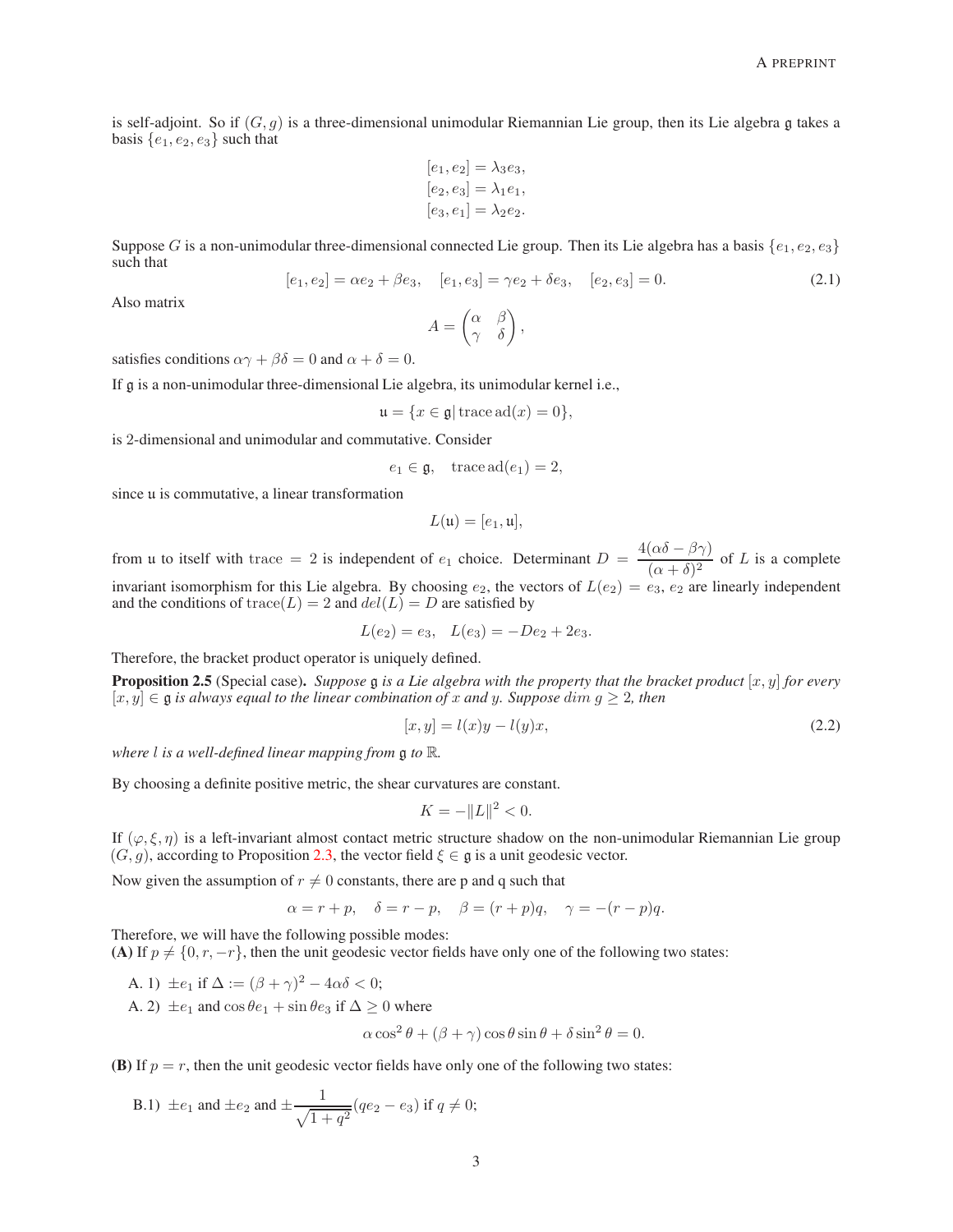B.2)  $\cos \theta e_1 + \sin \theta e_3$  if  $q = 0$ .

(C) If  $p = -r$ , then the unit geodesic vector fields have only one of the following two states:

C.1) 
$$
\pm e_1
$$
 and  $\pm e_2$  and  $\pm \frac{1}{\sqrt{1+q^2}}(e_2 - qe_3)$  if  $q \neq 0$ ;  
C.2)  $\cos \theta e_1 + \sin \theta e_2$  if  $q = 0$ .

**(D)** If  $p = 0$ , then all unit vector fields in g are geodesic. (In fact  $(G, q)$  have constant shear curvature).

(E) If condition  $(2.2)$  is true, then all unit vector fields in g are geodesic.

Note that states (B) and (C) are isomorph. Simply replace  $e_2$  with  $e_2$  and  $(\alpha, \beta)$  with  $(\lambda, \delta)$ .

Considering the above considerations, we classify states  $(A)$  to  $(E)$  at the isomorphism class as follows:

(1) Suppose  $\xi = \pm e_1$ .

Therefore,  $\ker \eta = \xi^{\perp} = \text{span}\{e_1, e_2\}$  and since  $\{e_1, e_2\}$  is orthonormal, so it is an  $\varphi$ -basis, too. At the isomorphism class, we can assume  $\xi = e_1$  and  $\varphi e_2 = e_3$ . Hence,  $(\varphi, \xi, \eta)$  at the isomorphism class is described as follows:

<span id="page-3-2"></span>
$$
[\xi, e] = \alpha e + \varphi e \quad [\xi, \varphi e] = \gamma e + \delta \varphi e \quad [e, \varphi e] = 0,
$$
\n
$$
\alpha + \beta \delta = 0 \tag{2.3}
$$

provided that  $\alpha + \delta \neq 0$  and  $\alpha \gamma + \beta \delta = 0$ .

(2) Suppose  $\xi = \cos \theta e_2 + \sin \theta e_3$ .

In this case, ker  $\eta = \xi^{\perp} = \{E_1 := e_1, E_2 := -\sin \theta e_2 + \cos \theta e_3\}$  is an orthonormal basis and also an  $\varphi$ -basis. According to  $(2.1)$ , we will have the following

$$
[\xi, E_1] = (\beta \cos^2 \theta + (\delta - \alpha) \sin \theta \cos \theta - \gamma \sin^2 \theta) E_2 - (\alpha \cos^2 \theta + (\beta + \gamma) \sin \theta \cos \theta + \delta \sin^2 \theta) \xi,
$$
  

$$
[\xi, E_2] = 0,
$$
  

$$
[E_1, E_2] = (\delta \cos^2 \theta + (\beta - \gamma) \sin \theta \cos \theta + \alpha \sin^2 \theta) E_2 - (\gamma \cos^2 \theta + (\delta - \alpha) \sin \theta \cos \theta - \beta \sin^2 \theta) \xi.
$$

According to Lemma [2.4,](#page-1-1) since  $E_1 = \ker \eta$ , then  $[\xi, E_1] \in \ker \eta$ , that is

<span id="page-3-0"></span>
$$
\alpha \cos^2 \theta + (\beta + \gamma) \sin \theta \cos \theta + \delta \sin^2 \theta = 0. \tag{2.4}
$$

This is precisely the condition of case (A 2).

We assume

$$
A := \delta \cos^2 \theta - (\beta + \gamma) \sin \theta \cos \theta + \alpha \sin^2 \theta,
$$
  
\n
$$
B := -(\gamma \cos^2 \theta + (\delta - \alpha) \sin \theta \cos \theta - \beta \sin^2 \theta),
$$
  
\n
$$
C := \beta \cos^2 \theta + (\delta - \alpha) \sin \theta \cos \theta - \gamma \sin^2 \theta.
$$

Given  $(2.1)$  and  $(2.4)$  we have

$$
A = A + 0 = \alpha + \delta \neq 0.
$$

As usual, at the isomorphism class, we assume  $e = E_1$  and  $\varphi e = E_2$ . So  $(\varphi, \xi, \eta)$  is completely defined as follows:

<span id="page-3-1"></span>
$$
[\xi, e] = C\varphi e \qquad [\xi, \varphi e] = 0, \qquad [e, \varphi e] = A\varphi e + B\xi,
$$
\n(2.5)

provided that  $A \neq 0$ . In this case,  $\eta$  is contact form if and only if  $B \neq 0$ .

(3) Suppose  $\xi = \pm \frac{1}{\sqrt{2\pi}}$  $\frac{1}{\sqrt{1+q^2}}(qe_2-e_3).$ This happens when  $p = r$  and  $q \neq 0$ , that is,  $\alpha = 2r \neq 0$ ,  $\beta = 2rq \neq 0$ ,  $\gamma = \delta = 0$ . An orthonormal basis for  $ker \eta$  is as  $\{e_1, \frac{1}{\sqrt{1-\frac{1}{\sqrt{1-\frac{1}{\sqrt{1-\frac{1}{\sqrt{1-\frac{1}{\sqrt{1-\frac{1}{\sqrt{1-\frac{1}{\sqrt{1-\frac{1}{\sqrt{1-\frac{1}{\sqrt{1-\frac{1}{\sqrt{1-\frac{1}{\sqrt{1-\frac{1}{\sqrt{1-\frac{1}{\sqrt{1-\frac{1}{\sqrt{1-\frac{1}{\sqrt{1-\frac{1}{\sqrt{1-\frac{1}{\sqrt{1-\frac{1}{\sqrt{1-\frac{1}{\sqrt{1-\frac{1}{\$  $\frac{1}{\sqrt{1+q^2}}(e_2+qe_3)$ . So at the isomorphism class, we can assume

$$
\xi = \frac{1}{\sqrt{1+q^2}}(e_2 - qe_3), \quad e = e_1, \quad \varphi e = \frac{1}{\sqrt{1+q^2}}(e_2 + qe_3).
$$

Hence according to  $(2.1)$  we have

$$
[\xi, e] = -\beta \varphi e, \quad [\xi, \varphi e] = 0, \quad [e, \varphi e] = \alpha \varphi e,
$$
\n(2.6)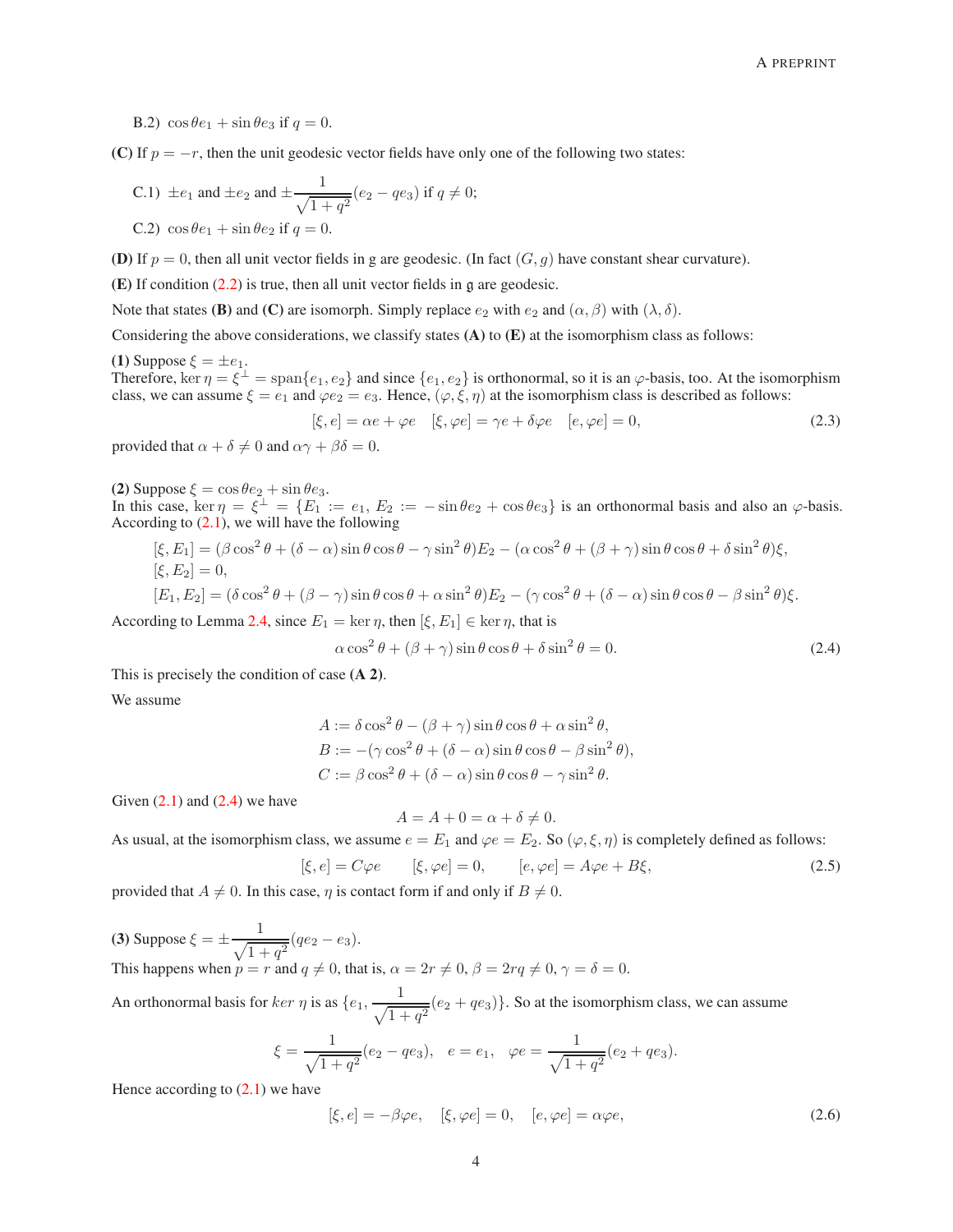if we put  $A := \alpha$ ,  $B := 0$ ,  $C := -\beta$ , it becomes a special case of [\(2.5\)](#page-3-1).

#### (4) Suppose  $\xi = \cos \theta e_1 + \sin \theta e_3$ .

This occurs when  $p = r$  and  $q = 0$ , that is,  $\alpha = 2r \neq 0 = \beta = \gamma = \delta$ . An orthonormal basis and also a  $\varphi$ -basis for  $\ker \eta$  is as  $\{e_2, -\sin \theta e_1 + \cos \theta e_3\}$ . At the isomorphism class, we can assume that  $e = e_2$ ,  $\varphi e = -\sin \theta e_1 + \cos \theta e_3$ . Given  $(2.1)$ , we have

$$
[\xi, e] = \alpha \cos \theta e, \quad [\xi, \varphi e] = 0, \quad [e, \varphi e] = \alpha \sin \theta e.
$$

By taking

$$
\bar{A} := \alpha \cos \theta, \bar{B} := \alpha \sin \theta,
$$

the almost contact metric structure is completely defined as follows

 $[\xi, e] = \overline{A}, \quad [\xi, \varphi e] = 0, \quad [e, \varphi e] = \overline{B}e,$ 

provided that  $\overline{A}^2 + \overline{B}^2 \neq 0$ . In this case,  $\eta$  is never a contact form.

(5) Suppose  $\xi$  is an arbitrary vector field and  $p = 0$ . So we have  $\alpha = \delta = r \neq 0$  and  $\beta = -\gamma = rq$ . There are real constants of  $\theta$  and  $\omega$  such that

 $\xi = \cos \theta e_1 + \sin \theta \cos \omega e_2 + \sin \theta \sin \omega e_3.$ 

In addition,  $ker \eta = \{E_1, E_2\}$  that

$$
E_1 = -\sin\theta e_1 + \cos\theta\cos\omega e_2 + \cos\theta\sin\omega e_3,
$$
  
\n
$$
E_2 = -\sin\omega + \cos\omega e_3.
$$

So at the isomorphism class, we can assume that  $e = E_1$  and  $\varphi e = E_1$ . Given [\(2.1\)](#page-2-1), we have

$$
[\xi, e] = \alpha \sin \theta \xi + \alpha \cos \theta e + \alpha q \varphi e.
$$

According to Lemma [2.4,](#page-1-1) because  $e \in \ker \eta$  then  $[\xi, e] \in \ker \eta$ , and because  $\alpha \neq 0$ , then  $\sin \theta = 0$ . So  $\xi = e_1$  and  ${e_2, e_3}$  is a  $\varphi$ -orthonormal basis and also an  $\varphi$ -basis for  $ker \eta$ . Then we have

$$
[\xi, e] = \alpha, \quad [\xi, \varphi e] = 0, \quad [e, \varphi e] = 0,
$$

provided  $\alpha \neq 0$ . If  $\beta = \gamma = \delta$ , then this is a special case of [\(2.3\)](#page-3-2).

(6) Suppose  $\xi$  is an arbitrary vector field and g is a specific case Lie algebra. So, there is a linear mapping like  $l : \mathfrak{g} \to \mathbb{R}$  such that

$$
[x, y] = l(x)y - l(y)x, \quad \forall x, y \in \mathfrak{g}.
$$

Consider an arbitrary  $\varphi$ -basis like { $\xi, e, \varphi e$ }. Then we have:

$$
[\xi, e] = l(x)e - l(e)\xi,
$$
  
\n
$$
[\xi, \varphi e] = l(\xi)\varphi e - l(\varphi e)\xi,
$$
  
\n
$$
[e, \varphi e] = l(e)\varphi e - l(\varphi e)e.
$$

According to Lemma [2.4,](#page-1-1) because  $e, \varphi e \in \ker \eta$ , then  $[\xi, e], [\xi, \varphi e] \in \ker \eta$ , or  $l(e) = l(\varphi e) = 0$ . So, Lie algebra is completely represented by the real parameter  $\alpha := l(\xi)$ .  $\alpha \neq 0$  because g is non-unimodular. Then we have

 $[\xi, e] = \alpha e, \quad [\xi, \varphi e] = \alpha \varphi e, \quad [e, \varphi e] = 0,$ 

where  $\alpha \neq 0$ . If  $\alpha = \delta$  and  $\beta = \gamma$ , then this case is a special case of [\(2.3\)](#page-3-2).

All the classifications we made are summarized as below:

<span id="page-4-0"></span>Theorem 2.6. *Suppose* g *is a three-dimensional non-unimodular Riemannian Lie algebra described by* [\(2.1\)](#page-2-1) *with respect to an appropriate orthonormal basis*  $\{e_1, e_2, e_3\}$ . Then at the isomorphism class, the following are the only *possible modes for the left-invariant almost contact metric structures*  $\{\varphi, \xi, \eta\}$  *where*  $\xi \in \ker \eta$ *(A)* If  $\alpha$ *,*  $\beta$ *,*  $\gamma$  *and*  $\delta$  *satisfy* [\(2.1\)](#page-2-1)

$$
[\xi, e] = \alpha e + \beta \varphi e, \quad [\xi, \varphi e] = \gamma e + \delta \varphi e, \quad [e, \varphi e] = 0. \tag{2.7}
$$